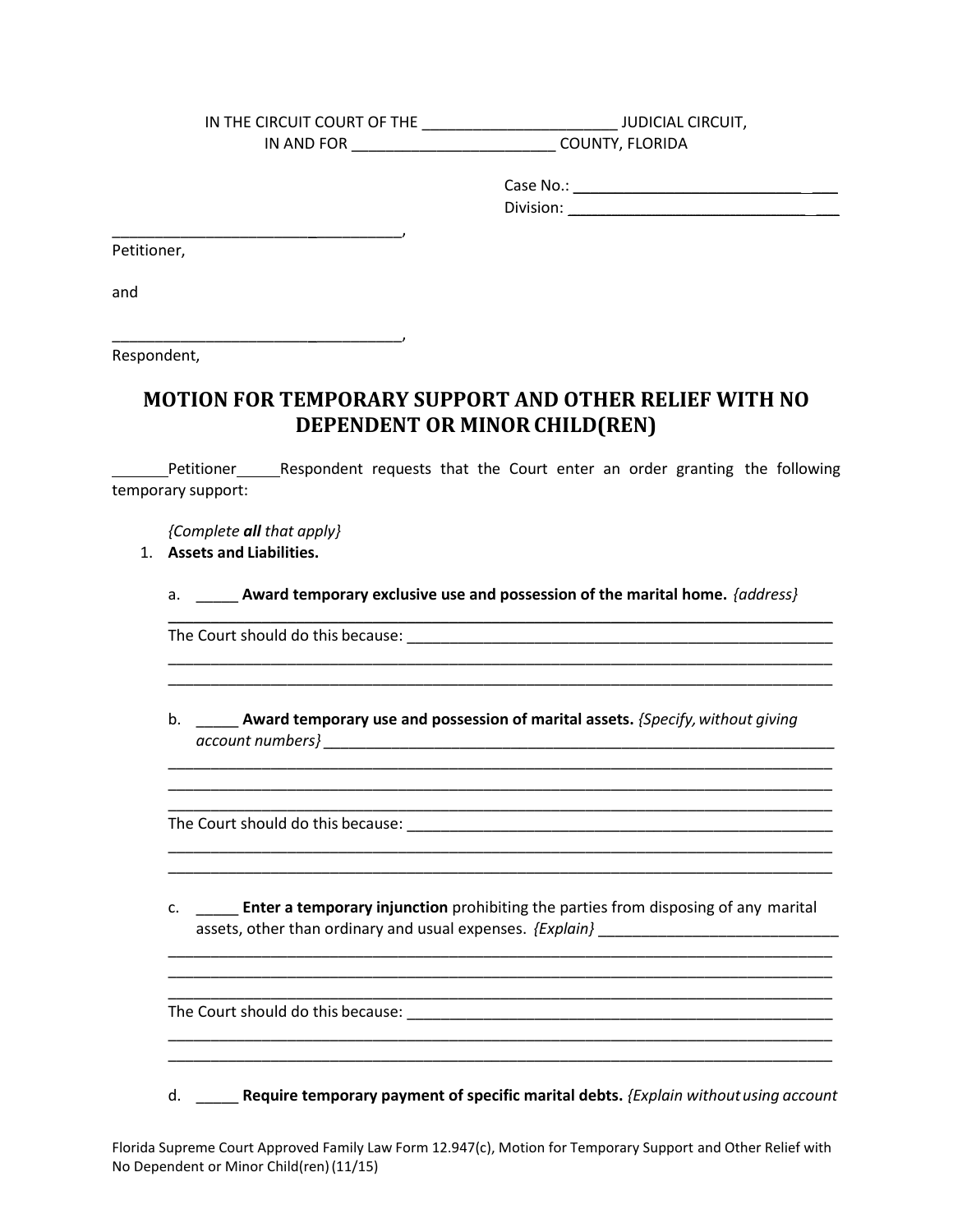| Support. Award temporary spousal support/alimony of \$ __________ per month.                                                                                                                                                                                                                                                                                                                                                                                                                                                |  |
|-----------------------------------------------------------------------------------------------------------------------------------------------------------------------------------------------------------------------------------------------------------------------------------------------------------------------------------------------------------------------------------------------------------------------------------------------------------------------------------------------------------------------------|--|
|                                                                                                                                                                                                                                                                                                                                                                                                                                                                                                                             |  |
| Other provisions relating to alimony including any tax treatment and consequences:                                                                                                                                                                                                                                                                                                                                                                                                                                          |  |
| Attorney's fees and costs.<br>a. _______ Award temporary attorney's fees of \$ _________.<br>b. $\frac{1}{\sqrt{1-\frac{1}{\sqrt{1-\frac{1}{\sqrt{1-\frac{1}{\sqrt{1-\frac{1}{\sqrt{1-\frac{1}{\sqrt{1-\frac{1}{\sqrt{1-\frac{1}{\sqrt{1-\frac{1}{\sqrt{1-\frac{1}{\sqrt{1-\frac{1}{\sqrt{1-\frac{1}{\sqrt{1-\frac{1}{\sqrt{1-\frac{1}{\sqrt{1-\frac{1}{\sqrt{1-\frac{1}{\sqrt{1-\frac{1}{\sqrt{1-\frac{1}{\sqrt{1-\frac{1}{\sqrt{1-\frac{1}{\sqrt{1-\frac{1}{\sqrt{1-\frac{1}{\sqrt{1-\frac{1}{\sqrt{1-\frac{1}{\sqrt{1-\$ |  |
|                                                                                                                                                                                                                                                                                                                                                                                                                                                                                                                             |  |
|                                                                                                                                                                                                                                                                                                                                                                                                                                                                                                                             |  |

- Procedure Form 12.932, is filed with this motion or has already been filed with the Court. 6. A completed Certificate of Compliance with Mandatory Disclosure, Florida Family Law Rules of
- 7. A completed Notice of Social Security Number, Florida Supreme Court Approved Family Law Form 12.902(j), is filed with this motion or has already been filed with theCourt.

 any other relief this Court may deem just and proper. I request that the Court hold a hearing on this matter and grant the relief specifically requested and